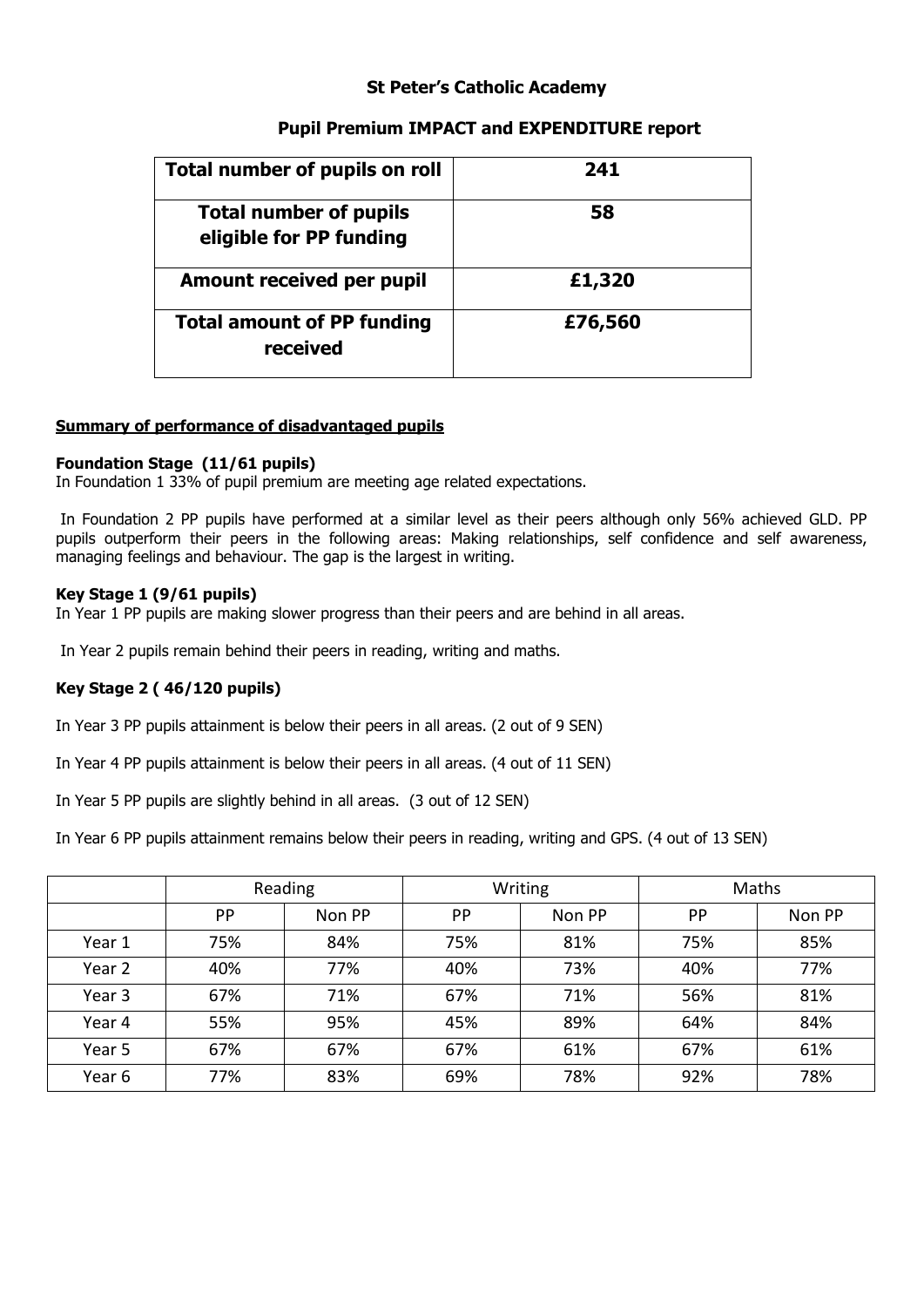| % of pupils making expected progress in reading | <b>Summer Term</b> |
|-------------------------------------------------|--------------------|
|                                                 | <b>Expected</b>    |
|                                                 | <b>EYFS-71%</b>    |
|                                                 | KS1-40%            |
|                                                 | KS2-77%            |
|                                                 | <b>Exceeded</b>    |
|                                                 | <b>EYFS-28%</b>    |
|                                                 | KS1-0%             |
|                                                 | KS2-23%            |
| % of pupils making expected progress in writing | <b>Expected</b>    |
|                                                 | <b>EYFS-57%</b>    |
|                                                 | KS1-40%            |
|                                                 | KS2-69%            |
|                                                 | <b>Exceeded</b>    |
|                                                 | <b>EYFS-28%</b>    |
|                                                 | KS1-0%             |
|                                                 | KS2-23%            |
| % of pupils making expected progress in maths   | <b>Expected</b>    |
|                                                 | <b>EYFS-71%</b>    |
|                                                 | KS1-40%            |
|                                                 | KS2-92%            |
|                                                 | <b>Exceeded</b>    |
|                                                 | <b>EYFS-28%</b>    |
|                                                 | KS1-0%             |
|                                                 | KS2-15%            |

Summary of PP spending 2017/18

- $\triangleright$  On entry into nursery, pupils are well below their age and stage of development in prime areas.
- $\triangleright$  Limited vocabulary, poor spelling, punctuation and grammar, impacting on writing and reading outcomes.
- $\triangleright$  Attendance and punctuality rates for pupils eligible for PP. This reduces their school hours and causes them to fall behind.
- $\triangleright$  Poor verbal communication skills, listening and understanding
- $\triangleright$  Limited access to extra-curricular activities

#### Actions to date:

- $\triangleright$  Attendance clinics; EWO home visits; after school access to clubs
- $\triangleright$  In EYFS- Additional reading, nuffield speech language programme, maths interventions, language interventions, afterschool clubs. EAL support
- $\triangleright$  Pre-school group
- Targeted interventions for individuals and groups. Watch me learn sessions(EYFS/KS1) phonics, handwriting Reward for reading – stickers and certificates Phonics boosters – KS1
- $\triangleright$  In KS1- maths and English booster group, daily intervention, before school reading club, new guided reading scheme
- $\triangleright$  In KS2- writing, maths, spelling and grammar boosters, boosters session 3 afternoons a week, ESB, daily intervention, before school reading club, new guided reading scheme, talk boost
- $\triangleright$  Targeted extracurricular clubs to cater for PP pupils requests. External suppliers of activities. Children's university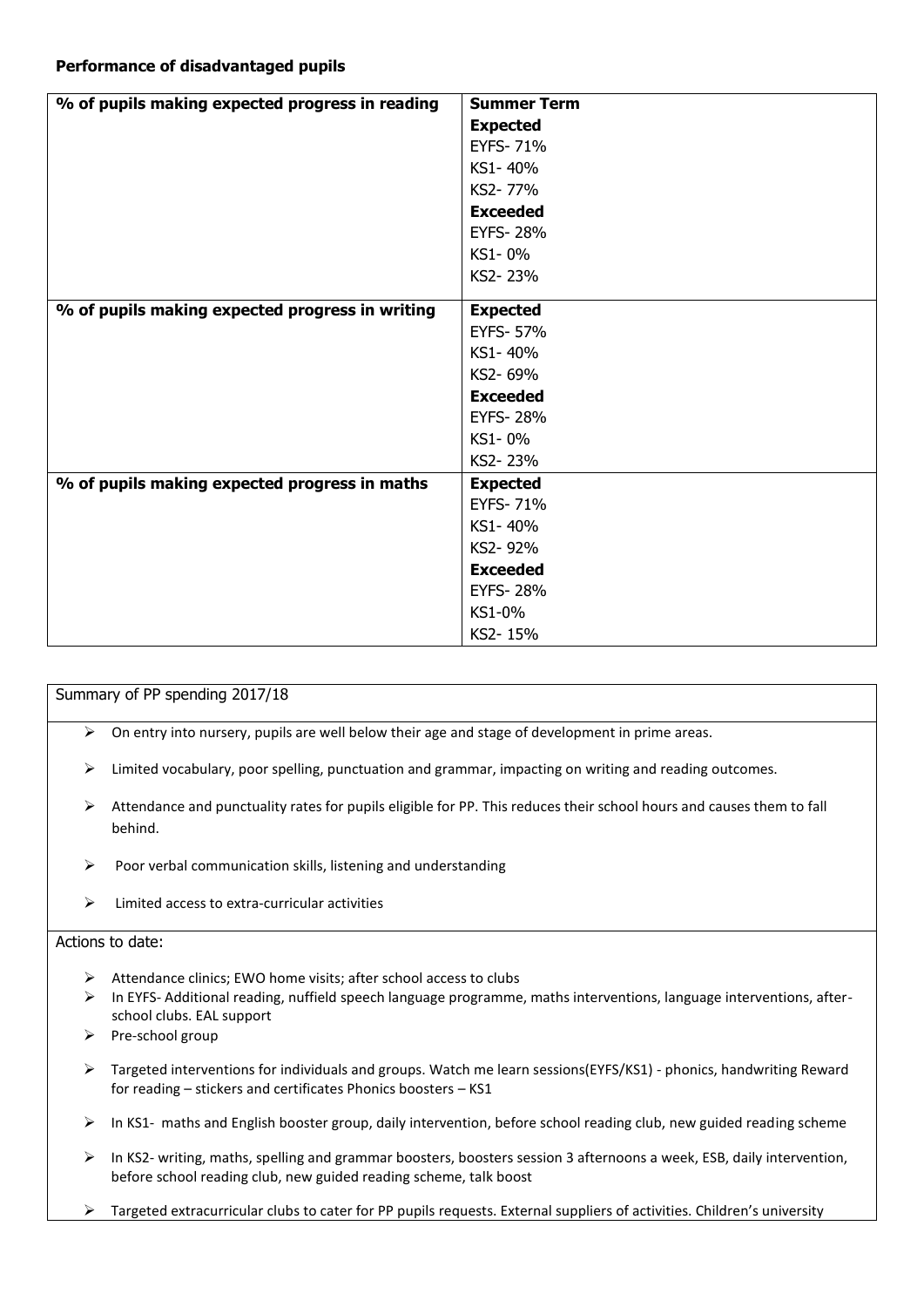## **End of Key Stage 2 outcomes 2018**

| <b>Attainment and Progress</b> |                                     |               | <b>National</b><br><b>St Peter's Catholic Academy</b> |           |               |
|--------------------------------|-------------------------------------|---------------|-------------------------------------------------------|-----------|---------------|
|                                |                                     | PP pupils     | Non PP pupils                                         | PP pupils | Non PP pupils |
|                                |                                     | $(13$ pupils) |                                                       |           |               |
|                                | % ARE in Reading, writing and maths | 62%           | 76%                                                   |           | 64%           |
|                                | <b>Reading</b>                      | 77%           | 88%                                                   |           | 75%           |
| % ARE                          | <b>Writing</b>                      | 69%           | 82%                                                   |           | 78%           |
|                                | <b>Maths</b>                        | 92%           | 82%                                                   |           | 76%           |
|                                | <b>GPS</b>                          | 85%           | 94%                                                   |           | 78%           |
| <b>Average</b>                 | <b>Reading</b>                      |               |                                                       |           | 105           |
| <b>Scaled</b>                  | <b>Writing</b>                      |               |                                                       |           |               |
| score                          | <b>Maths</b>                        |               |                                                       |           | 104           |
|                                | <b>GPS</b>                          |               |                                                       |           | 106           |
| <b>Progress</b>                | <b>Reading</b>                      |               |                                                       |           |               |
|                                | <b>Writing</b>                      |               |                                                       |           |               |
|                                | <b>Maths</b>                        |               |                                                       |           |               |
|                                | <b>GPS</b>                          |               |                                                       |           |               |

## **End of Key Stage 1**

| <b>Attainment</b> |         | <b>St Peter's Catholic Academy</b> |               | <b>National</b> |               |
|-------------------|---------|------------------------------------|---------------|-----------------|---------------|
|                   |         | PP pupils<br>(5 pupils)            | Non PP pupils | PP pupils       | Non PP pupils |
| % ARE             | Reading | 40%                                | 65%           |                 |               |
|                   | Writing | 40%                                | 62%           |                 |               |
|                   | Maths   | 40%                                | 62%           |                 |               |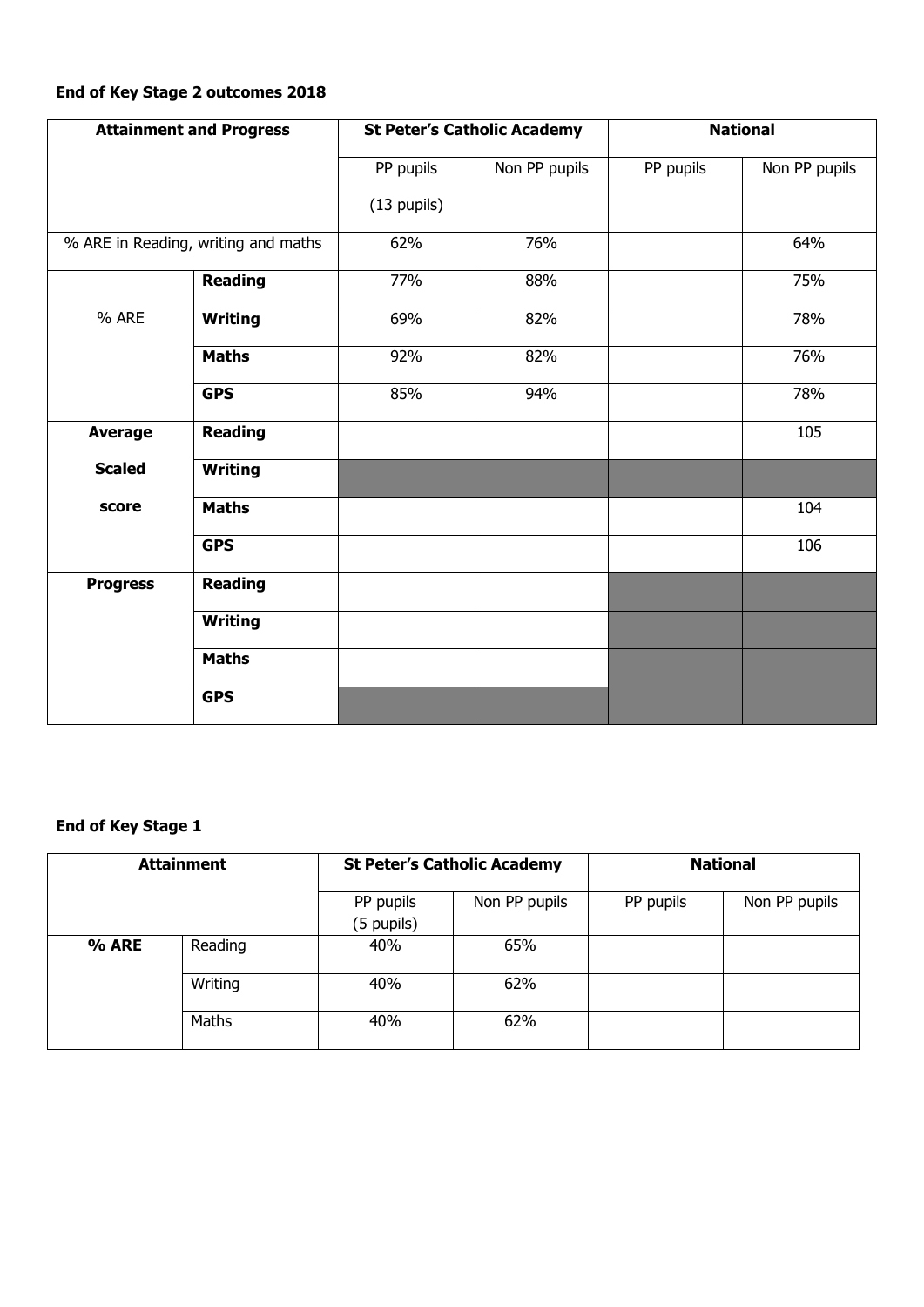# **Phonics screen 2018**

| <b>Attainment</b>                |        | <b>St Peter's Catholic Academy</b> |                      | <b>National</b>  |                      |
|----------------------------------|--------|------------------------------------|----------------------|------------------|----------------------|
|                                  |        | <b>PP Pupils</b>                   | <b>Non PP pupils</b> | <b>PP Pupils</b> | <b>Non PP pupils</b> |
| % attaining the<br>required mark | Year 1 | 25%                                | 80%                  |                  |                      |
|                                  | Year 2 | 33%                                | 68%                  |                  |                      |

# **Foundation stage**

| <b>Attainment</b>                   | <b>St Peter's Catholic Academy</b> |                |            | <b>National</b> |
|-------------------------------------|------------------------------------|----------------|------------|-----------------|
| % of pupils attaining<br><b>GLD</b> | <b>FSM</b>                         | <b>Non FSM</b> | <b>FSM</b> | <b>Non FSM</b>  |
| 2014-15                             | 60%                                | 67%            |            | 66.3%           |
| 2015-16                             | 40%                                | 63%            |            | 69.3%           |
| 2016-17                             | 50%                                | 63%            | <b>54%</b> | 71%             |
| 2017-18                             | 57%                                | 71%            |            |                 |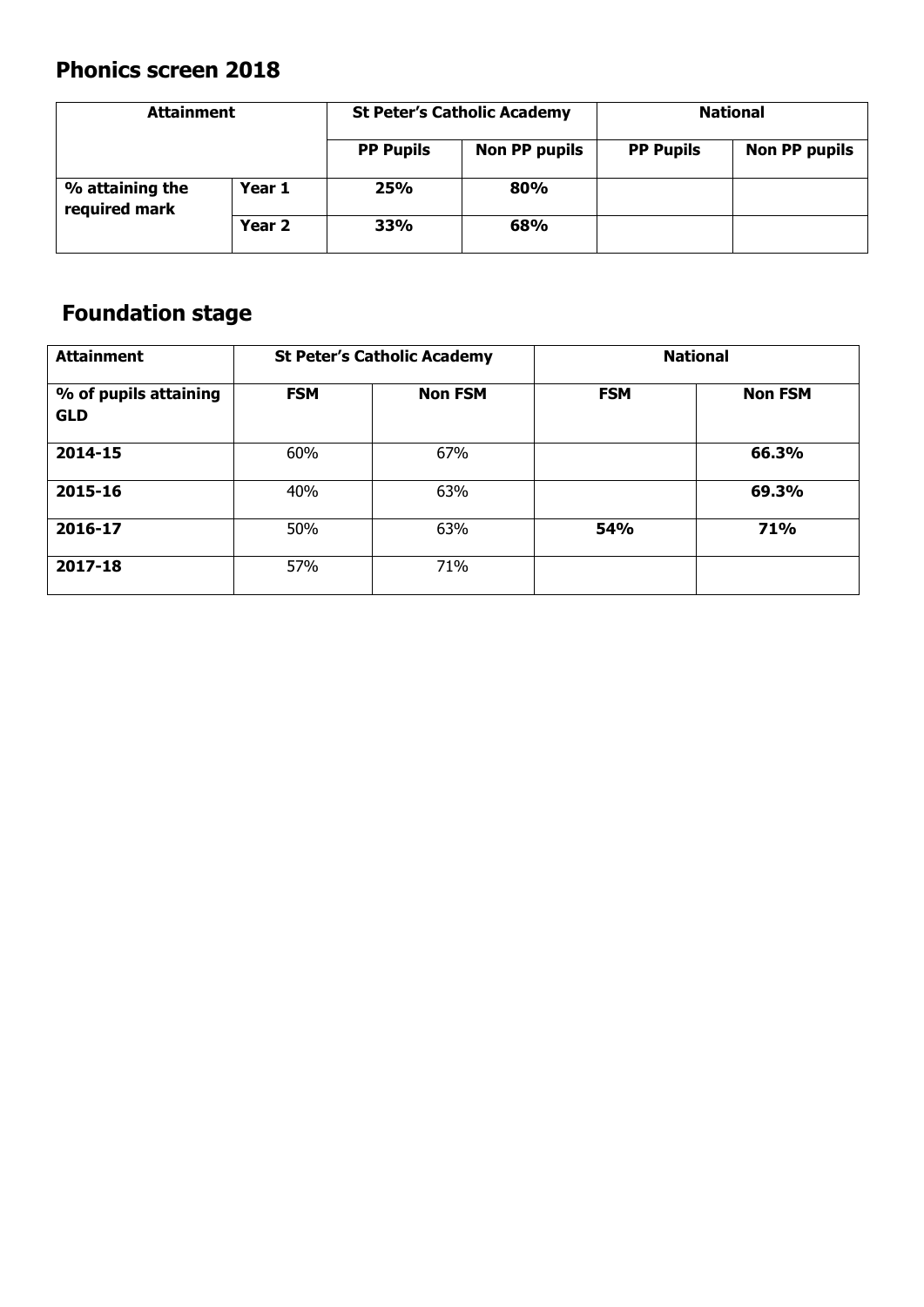# **Attendance**

| <b>Whole school</b> | <b>Overall</b> | <b>PP</b> | <b>Non PP</b> |
|---------------------|----------------|-----------|---------------|
| 2014-15             | 95.34%         | 95.08%    | 95.48%        |
| 2015-16             | 95.18%         | 94.79%    | 95.36%        |
| 2016-17             | 95.77%         | 95.83%    | 95.74%        |
| 2017-18             | 95.7%          | 95.68%    | 95.56%        |

# **Persistent Absence Analysis – Pupils**

| Total Pupils – excluding nursery                  | 212 |                     |       |
|---------------------------------------------------|-----|---------------------|-------|
|                                                   |     | <b>Total</b><br>No. | $\%$  |
| Persistent Absence Pupils - Current               |     | 16                  | 7.5%  |
| % of $R - Y6$ population (90% attendance or less) |     |                     |       |
| <b>Pupil Premium</b>                              |     | 4                   | 7%    |
| Persistent Absence Pupils - Previous Year         |     | 14                  | 6.08% |
| % R – Y6 population (90% attendance or less)      |     |                     |       |
| Pupil Premium                                     |     | 3                   | 4.5%  |